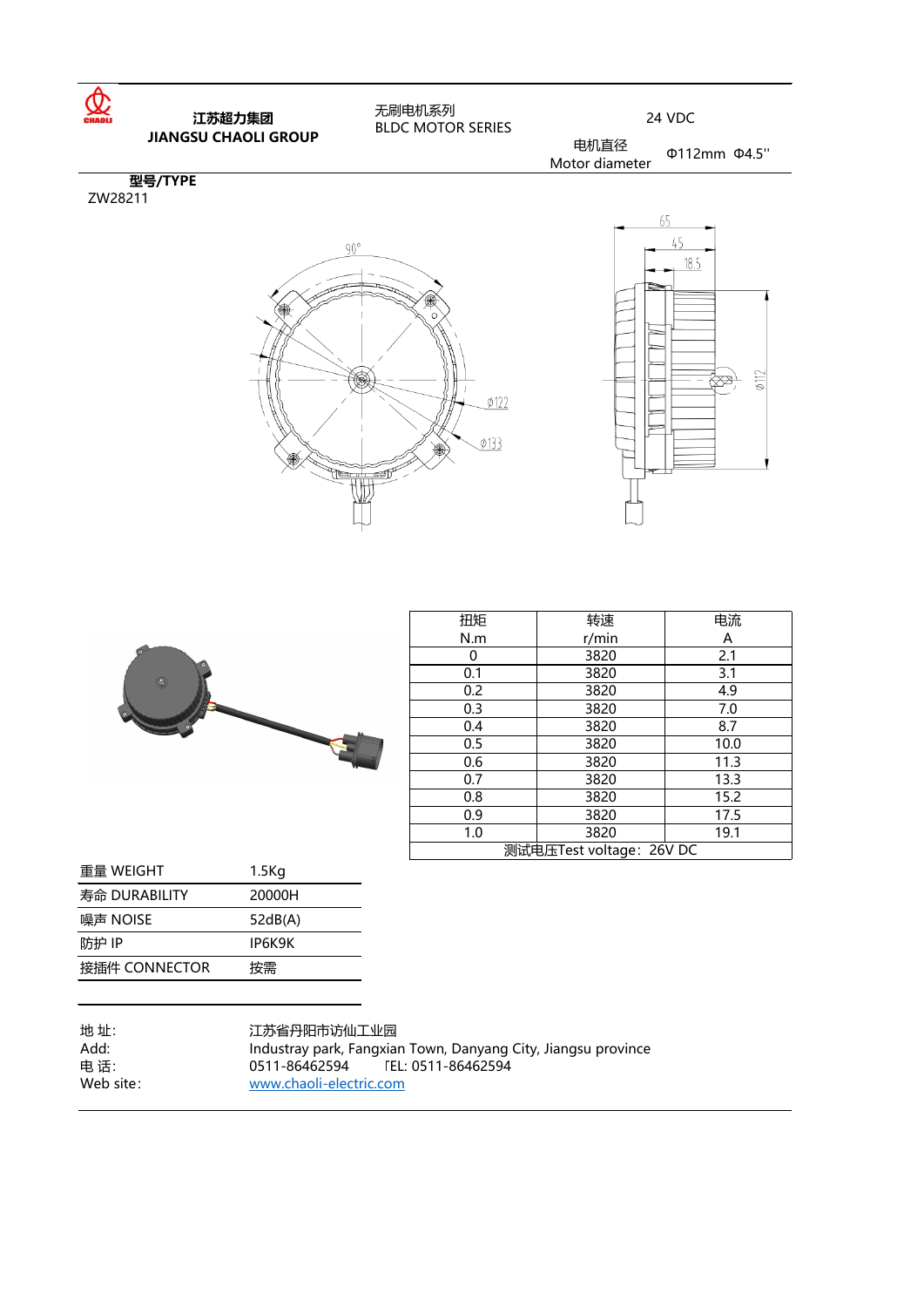| T(N.m) | I(A)                       | Pin (W)                                        |
|--------|----------------------------|------------------------------------------------|
| 0.1    | 5.6                        | 74.03                                          |
| 0.2    | 8.2                        | 108.4                                          |
| 0.3    | 10.4                       | 137.18                                         |
| 0.4    | 13.1                       | 173.18                                         |
| 0.5    | 15.2                       | 200.49                                         |
| 0.6    | 17.7                       | 233.46                                         |
| 0.7    | 20.6                       | 271.71                                         |
| 0.8    | 22.6                       | 297.87                                         |
| 0.9    | 24.9                       | 328.18                                         |
|        | 27.5                       | 367.13                                         |
| 1.1    | 30.2                       | 400.45                                         |
| 1.2    | 32.5                       | 427.05                                         |
| 1.3    | 35.4                       | 468.7                                          |
| 1.4    | 38.1                       | 503.3                                          |
|        | $\lambda$ $\lambda$ $\sim$ | $\Gamma$ $\Lambda$ $\Omega$ $\Lambda$ $\Gamma$ |





| 重量 WEIGHT     | 1.9Kg       |                          | 35.4 | 468.7  |
|---------------|-------------|--------------------------|------|--------|
| 寿命 DURABILITY | 2000H       | 1.4                      | 38.1 | 503.3  |
| 噪声 NOISE      | 60dB(A)     | 1.5                      | 41.2 | 543.46 |
| 防护 IP         | <b>IP46</b> | 测试电压Test voltage: 12V DC |      |        |
| 接插件 CONNECTOR |             |                          |      |        |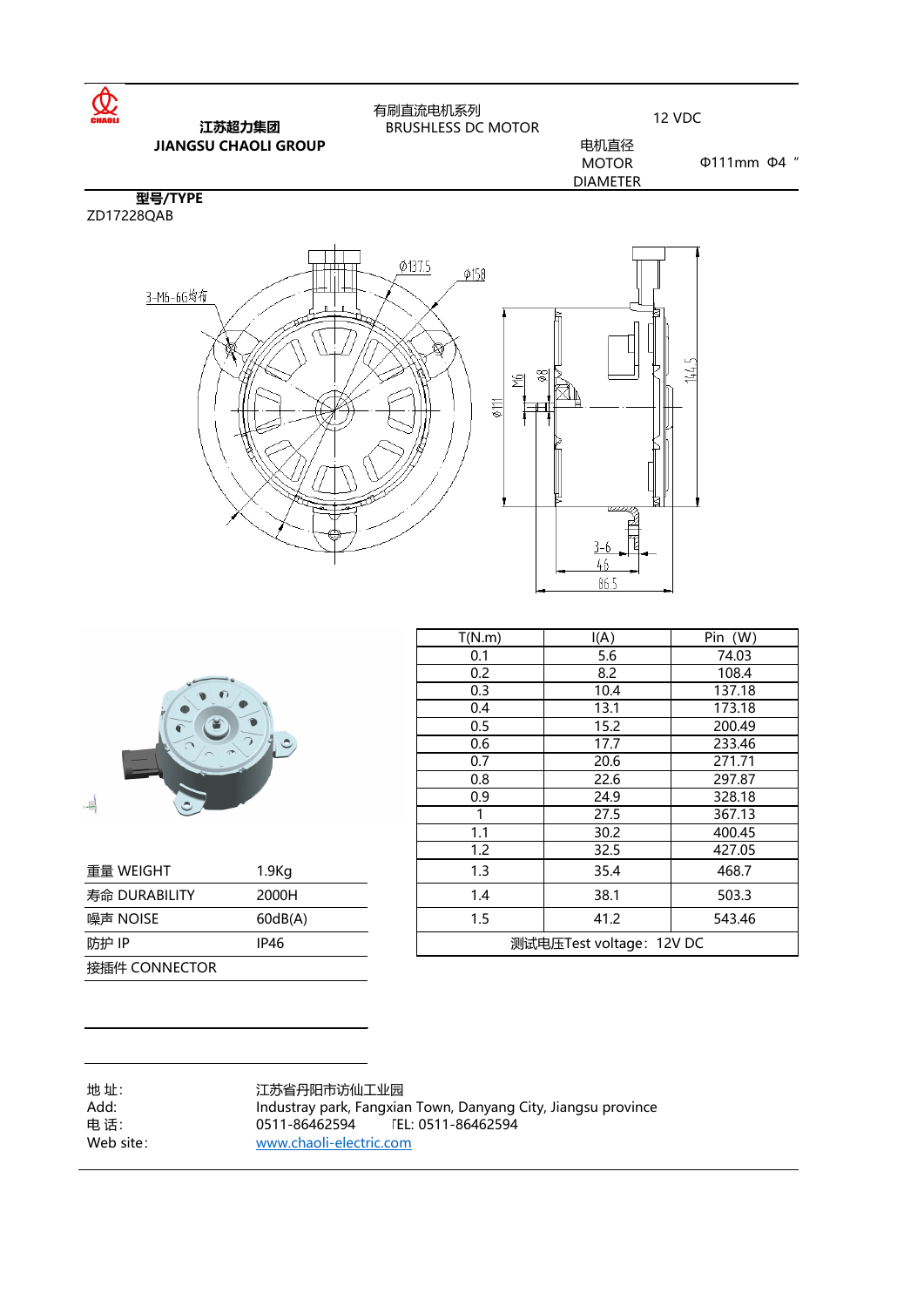| <b>"不</b> 厂 " " ヽ ̄  ̄ ー | UUUUU            |
|--------------------------|------------------|
| 防护 IP                    | IP <sub>24</sub> |
| 接插件 CONNECTOR            | 按需               |

| 扭矩                         | 转速    | 电流                |  |
|----------------------------|-------|-------------------|--|
| N.m                        | r/min | $\bm{\mathsf{A}}$ |  |
| ( )                        | 2424  | 1.9               |  |
| 0.1                        | 2299  | 3.6               |  |
| 0.2                        | 2185  | 5.8               |  |
| 0.3                        | 2073  | 8.0               |  |
| 0.4                        | 1945  | 10.3              |  |
| 0.5                        | 1835  | 12.5              |  |
| 0.6                        | 1740  | 14.5              |  |
| 0.7                        | 1644  | 16.6              |  |
| 0.8                        | 1530  | 19.1              |  |
| 0.9                        | 1419  | 21.4              |  |
|                            | 1301  | 23.7              |  |
| 测试电压Test voltage: 13.5V DC |       |                   |  |



| 重量 WEIGHT     | 1.3 <sub>Kq</sub> |
|---------------|-------------------|
| 寿命 DURABILITY | 2500H             |
| 噪声 NOISE      | 60dB(A)           |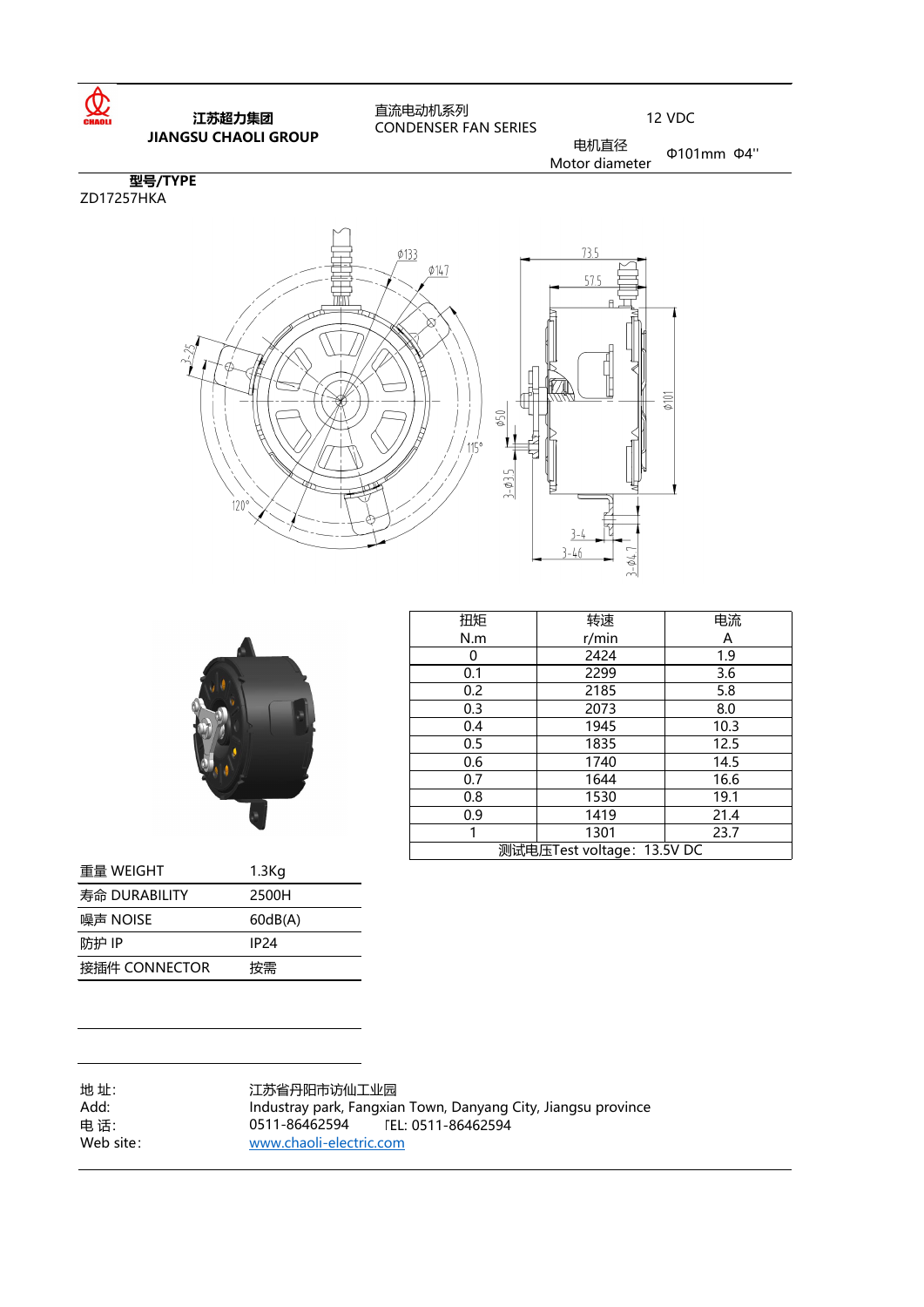| 扭矩                         | 转速    | 电流                |  |
|----------------------------|-------|-------------------|--|
| N.m                        | r/min | $\bm{\mathsf{A}}$ |  |
|                            | 2825  | 1.9               |  |
| 0.1                        | 2675  | 3.3               |  |
| 0.2                        | 2464  | 6                 |  |
| 0.3                        | 2240  | 8.5               |  |
| 0.4                        | 2041  | 11                |  |
| 0.5                        | 1849  | 13.5              |  |
| 0.6                        | 1651  | 16                |  |
| 0.7                        | 1465  | 18.4              |  |
| 0.8                        | 1261  | 20.8              |  |
| 0.9                        | 1047  | 23.4              |  |
|                            | 741   | 26.3              |  |
| 测试电压Test voltage: 13.5V DC |       |                   |  |







| 重量 WEIGHT          | 1.1 <sub>Kg</sub>       |                                                                                                   |
|--------------------|-------------------------|---------------------------------------------------------------------------------------------------|
| 寿命 DURABILITY      | 2000H                   |                                                                                                   |
| 噪声 NOISE           | 60dB(A)                 |                                                                                                   |
| 防护 IP              | <b>IP54</b>             |                                                                                                   |
| 接插件 CONNECTOR      | 06010EV2F               |                                                                                                   |
|                    |                         |                                                                                                   |
|                    |                         |                                                                                                   |
|                    |                         |                                                                                                   |
| 地址:<br>Add:<br>电话: | 江苏省丹阳市访仙工业园             | Industray park, Fangxian Town, Danyang City, Jiangsu province<br>0511-86462594 FEL: 0511-86462594 |
| Web site:          | www.chaoli-electric.com |                                                                                                   |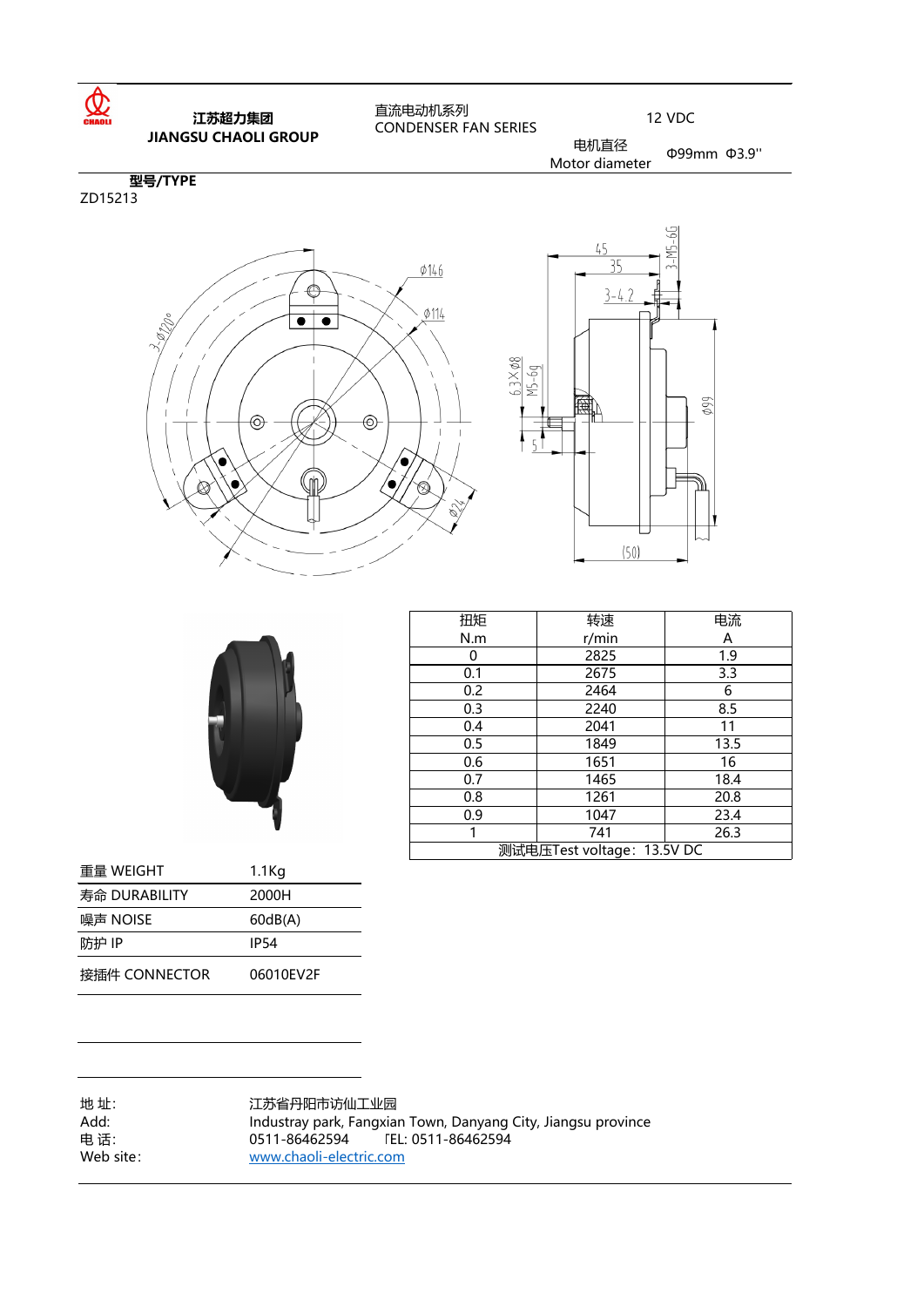

|               |                                  | 扭矩                                                            | 转速                         | 电流           |
|---------------|----------------------------------|---------------------------------------------------------------|----------------------------|--------------|
|               |                                  | N.m                                                           | r/min                      | $\mathsf{A}$ |
|               |                                  | 0.1                                                           | 2140                       | 3.9          |
|               |                                  | 0.2                                                           | 2140                       | 5.7          |
|               |                                  | 0.3                                                           | 2140                       | 7.5          |
|               |                                  | 0.4                                                           | 2140                       | 9.4          |
|               |                                  | 0.5                                                           | 2140                       | 11           |
|               |                                  | 0.6                                                           | 2140                       | 13.1         |
|               |                                  | 0.7                                                           | 2140                       | 15.3         |
|               |                                  | 0.8                                                           | 2140                       | 17.6         |
|               |                                  | 0.9                                                           | 2140                       | 19.5         |
|               |                                  | 1.0                                                           | 2140                       | 21.5         |
|               |                                  | 1.1                                                           | 2140                       | 23.6         |
|               |                                  | 1.2                                                           | 2140                       | 25.5         |
|               |                                  | 1.3                                                           | 2140                       | 27.7         |
| 重量 WEIGHT     | 1.63Kg                           | 1.4                                                           | 2140                       | 29.8         |
| 寿命 DURABILITY | 20000H                           | 1.5                                                           | 2140                       | 31.6         |
| 噪声 NOISE      | 58dB(A)                          | 1.6                                                           | 2140                       | 32.8         |
| 防护 IP         | <b>IP24</b>                      | 1.7                                                           | 2140                       | 33.1         |
| 接插件 CONNECTOR | 按需                               |                                                               | 测试电压Test voltage: 13.5V DC |              |
| 地址:<br>Add:   | 江苏省丹阳市访仙工业园                      | Industray park, Fangxian Town, Danyang City, Jiangsu province |                            |              |
| 电话:           | 0511-86462594 TEL: 0511-86462594 |                                                               |                            |              |
| Web site:     | www.chaoli-electric.com          |                                                               |                            |              |



| 重量 WEIGHT     | 1.63Kg                                                        | 1.4                        | 2140 | 29.8 |
|---------------|---------------------------------------------------------------|----------------------------|------|------|
| 寿命 DURABILITY | 20000H                                                        | 1.5                        | 2140 | 31.6 |
| 噪声 NOISE      | 58dB(A)                                                       | 1.6                        | 2140 | 32.8 |
| 防护 IP         | <b>IP24</b>                                                   | 1.7                        | 2140 | 33.1 |
| 接插件 CONNECTOR | 按需                                                            | 测试电压Test voltage: 13.5V DC |      |      |
|               |                                                               |                            |      |      |
| 地址:           | 江苏省丹阳市访仙工业园                                                   |                            |      |      |
| Add:          | Industray park, Fangxian Town, Danyang City, Jiangsu province |                            |      |      |
| 电话:           | 0511-86462594                                                 | TEL: 0511-86462594         |      |      |
| Web site:     | www.chaoli-electric.com                                       |                            |      |      |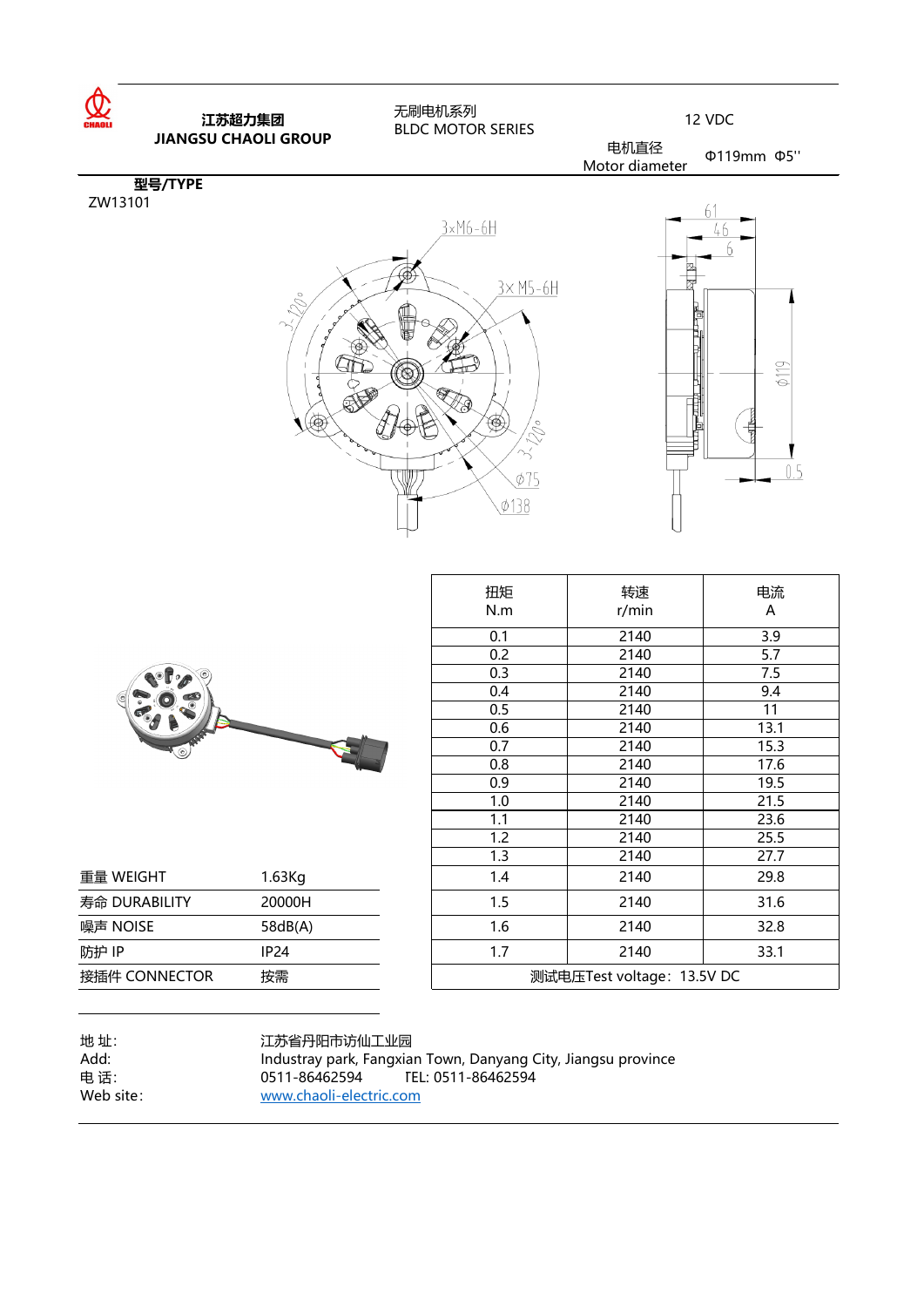| 转矩                         | 转速         | 电流           |
|----------------------------|------------|--------------|
| N.m                        | <b>RPM</b> | $\mathsf{A}$ |
| ( )                        | 2600       | 3.0          |
| 0.2                        | 2600       | 6.5          |
| 0.5                        | 2600       | 12.8         |
| 0.8                        | 2600       | 19.2         |
| 1.0                        | 2600       | 24.1         |
| 1.2                        | 2600       | 28.2         |
| 1.5                        | 2600       | 35.1         |
| 1.8                        | 2600       | 41.6         |
| 2.0                        | 2550       | 47.1         |
| 2.2                        | 2500       | 50.6         |
| 2.5                        | 2450       | 58.8         |
| 测试电压Test voltage: 13.5V DC |            |              |





| 重量 WEIGHT     | $2.6$ Kg |
|---------------|----------|
| 寿命 DURABILITY | 5000H    |
| 噪声 NOISE      | 58dB(A)  |
| 防护 IP         | IP24     |
| 接插件 CONNECTOR | 按需       |
|               |          |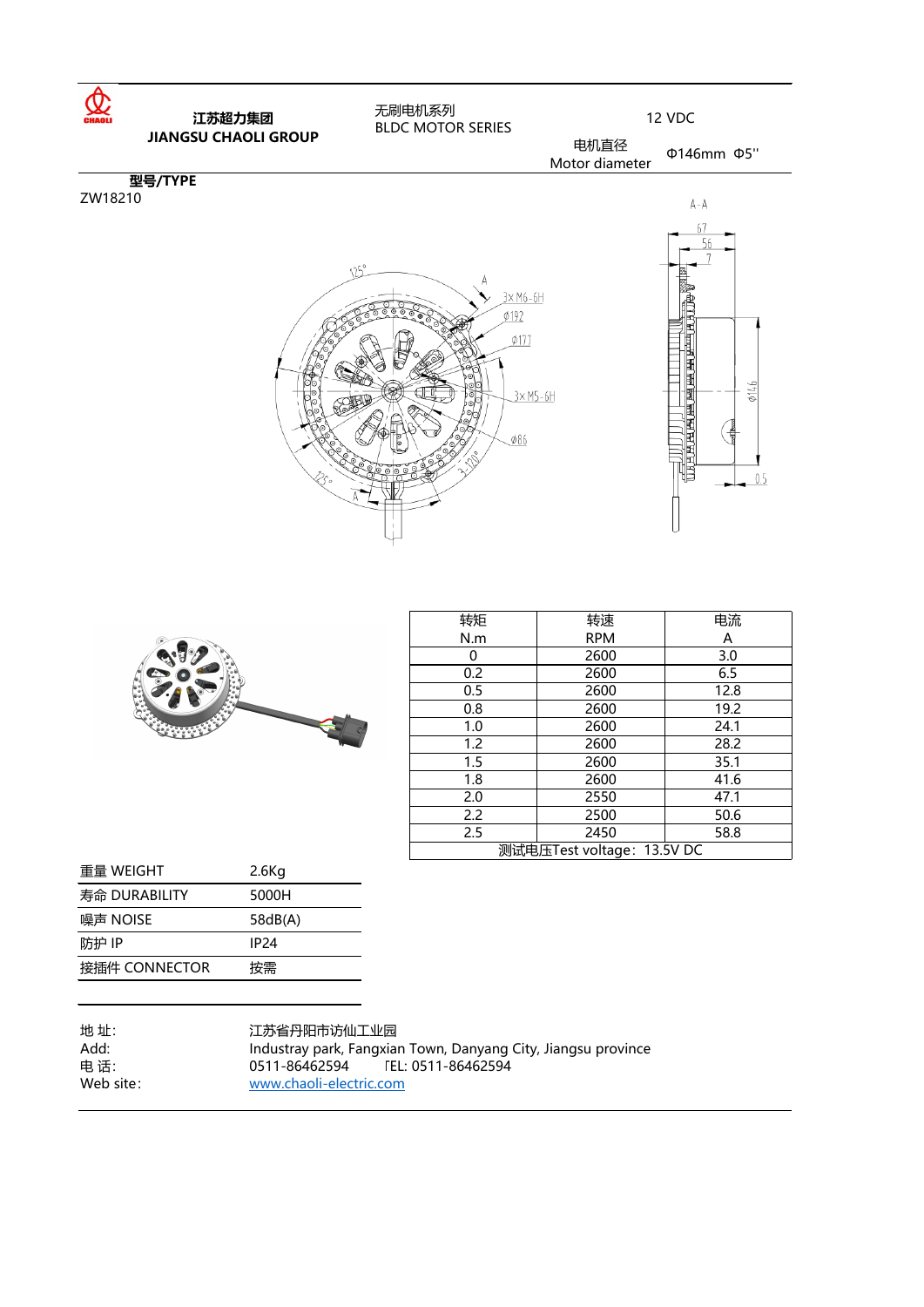## **江苏超力集团 IL办超刀集团**<br>**JIANGSU CHAOLI GROUP** BLDC MOTOR SERIES 12 VDC

 无刷电机系列 BLDC MOTOR SERIES

Φ70mm Φ3"

**型号/TYPE ZD17202**







| 扭矩                       | 功率  | 电流   |
|--------------------------|-----|------|
| N.m                      | W   | Α    |
|                          | O   | 1.2  |
| 0.1                      | 57  | 4.7  |
| 0.2                      | 100 | 8.2  |
| 0.3                      | 143 | 11.7 |
| 0.4                      | 183 | 15   |
| 0.5                      | 223 | 18.6 |
| 0.6                      | 272 | 21.9 |
| 0.7                      | 315 | 25.3 |
| 0.8                      | 361 | 29   |
|                          |     |      |
|                          |     |      |
| 测试电压Test voltage: 12 VDC |     |      |

| 重量 WEIGHT     | 980g        |
|---------------|-------------|
| 寿命 DURABILITY | 2000H       |
| 噪声 NOISE      | 42dB(A)     |
| 防护 IP         |             |
| 接插件 CONNECTOR | 等同7122-6020 |
|               |             |

地 址: 江苏省丹阳市访仙工业园<br>Add: Industray park, Fangxia Add: Industray park, Fangxian Town, Danyang City, Jiangsu province 电 话: TEL: 0511-86462594 0511-86462594Web site: www.chaoli-electric.com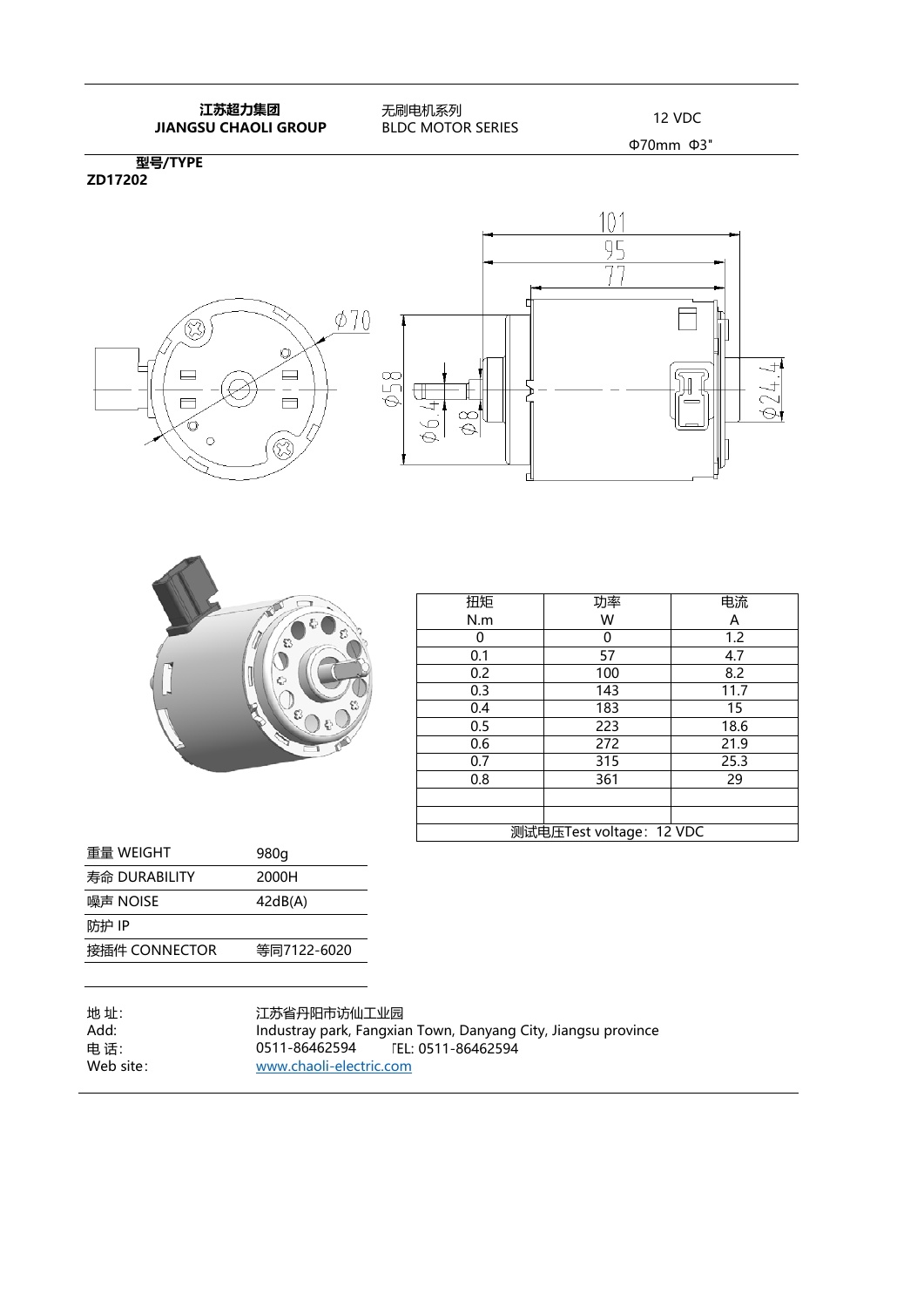

 **江苏超力集团 IL办超刀集团 12 VDC<br><b>JIANGSU CHAOLI GROUP** BRUSH MOTOR SERIES 12 VDC

 有刷电机系列 BRUSH MOTOR SERIES

Φ84mm Φ3"

**型号/TYPE ZD17241**







| 扭矩                       | 转速   | 电流   |
|--------------------------|------|------|
| N'm                      | rpm  | Α    |
|                          | 4893 | 2    |
| 0.1                      | 4623 | 4.7  |
| 0.2                      | 4236 | 8.8  |
| 0.3                      | 3951 | 12.5 |
| 0.4                      | 3683 | 16.1 |
| 0.5                      | 3406 | 20.1 |
| 0.6                      | 3119 | 24.1 |
| 0.7                      | 2843 | 28.9 |
|                          |      |      |
|                          |      |      |
|                          |      |      |
| 测试电压Test voltage: 12 VDC |      |      |

| 重量 WEIGHT     | $1.3$ Kg    |
|---------------|-------------|
| 寿命 DURABILITY | 2000H       |
| 噪声 NOISE      | 45dB(A)     |
| 防护 IP         |             |
| 接插件 CONNECTOR | 500.972.772 |

| 地 址:       |
|------------|
| Add:       |
| 电 话:       |
| Web site : |